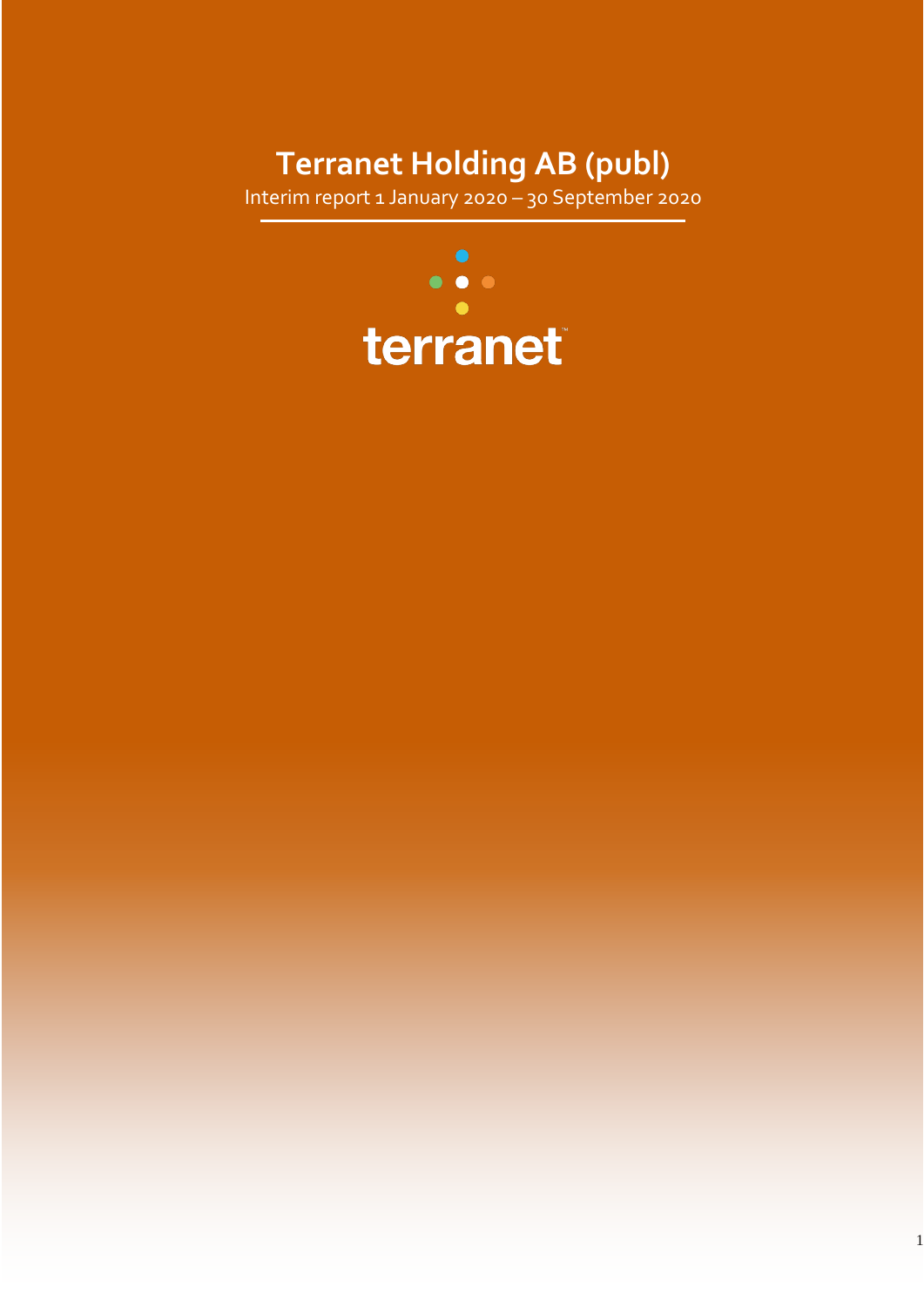## Third quarter

1 July — 30 September 2020

- Revenue amounted to SEK 0 thousand (604)
- Operating profit amounted to SEK -6,681 thousand (-7,873)
- Net profit/loss for the period amounted to SEK -7,342 thousand (-9,790)
- Cash flow from operating activities amounted to SEK -5,216 thousand (-8,460)
- Cash and cash equivalents amounted to SEK 20,717 thousand (11,569)
- Diluted and undiluted earnings per share amounted to SEK -0.05 (-0.40)

### Interim period 1 January — 30 September 2020

- Revenue amounted to SEK 715 thousand (824)
- Operating profit/loss amounted to SEK -22,236 thousand (-28,503)
- Net profit/loss for the period amounted to SEK -25,358 thousand (-31,823)
- Cash flow from operating activities amounted to SEK -23,382 thousand (-23,836)
- Diluted and undiluted earnings per share amounted to SEK -0.23 (-1.31)
- The preferential rights issue and offset issues were registered in July. The preferential rights issue raised MSEK 35.1 in liquid assets for the company after issue costs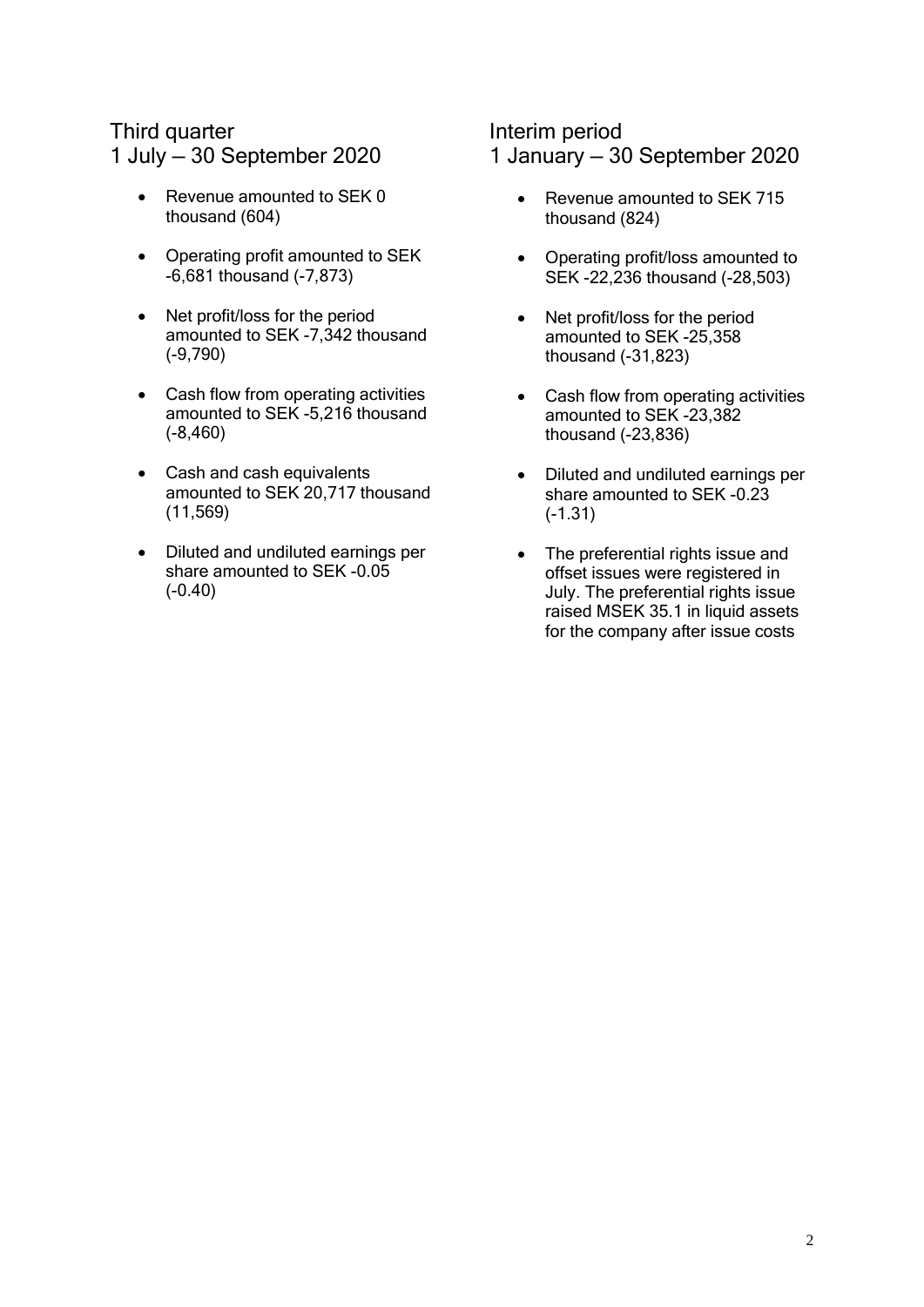### Comments from the CEO

The third quarter was marked by some momentous events in the company's history. Terranet took an important step in its development with its image analysis sensor VoxelFlow, a technological advance that offers an increase in performance from 200 to 200,000 voxels per second. VoxelFlow will be presented at the upcoming Daimler-Mercedes Benz Startup Autobahn Expo in 2021.

Despite uncertainties regarding the longterm impact of the coronavirus pandemic, Terranet was able to sign a memorandum of understanding (MoU) with Daimler in early October. This MoU reaffirms the collaboration that has already been initiated and addresses future plans and ambitions to collaborate with Daimler in the product development and market launch phases once the first prototype has been tested and verified. Due to the success of the new share issue the company carried out during Q2, the company was able to significantly strengthen its ownership base by bringing in new long-term owners who have expressed their confidence in Terranet. As a result of this ownership change and a clear path forward for the company, there has also been a restructuring of the board, with Göran Janson stepping in as the new chairman of the board at an EGM that was convened in early September.

Another important milestone in the company's path forward is the recently issued warrant series, which in October raised a total of approximately MSEK 34 for the company. The capital injection, which will be used to finance investments directed towards the expansion of the company's operations, also marks a turning point for the company since the restart at the end of 2018.

In closing, I am very happy to announce that Johan Wångblad will join the company as our new CFO on December 1. Johan has vast experience from Volvo Cars, most recently as Head of Operations of Volvo Cars Technology Fund and will be able to contribute to Terranet's continued

development with his solid knowledge of the automotive industry.

Pär-Olof Johannesson, CEO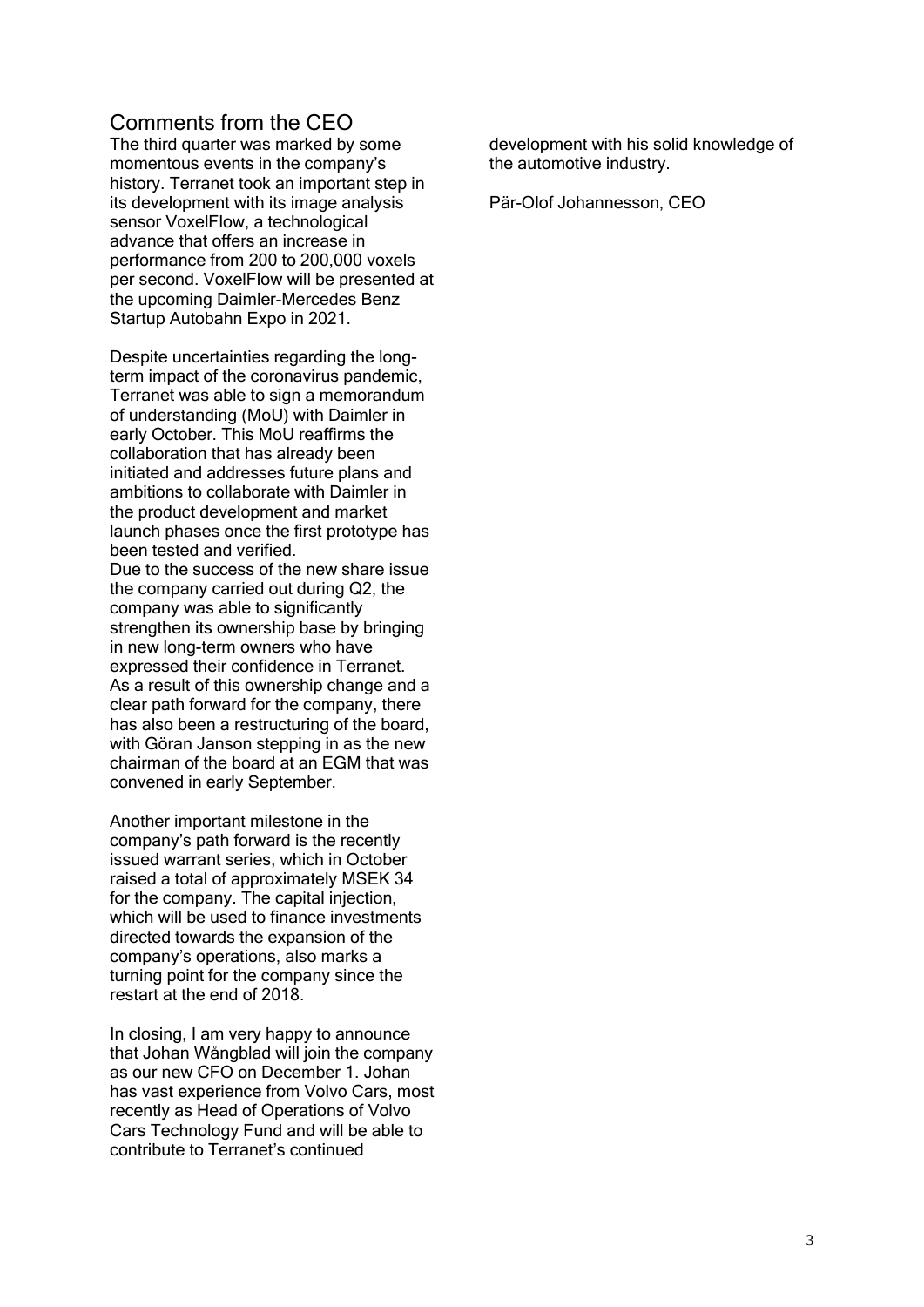## Significant events during the period

TerraNet announced on 1 July that, in accordance with established guarantee agreements and what has previously been communicated by the company, it will carry out a directed new issue of B shares to the guarantors in the preferential rights issue who have chosen to receive guarantee compensation as newly issued B shares in the company. The subscription price in the commitment fee issue is SEK 0.40 per B share, which corresponds to the subscription price per B-share in the preferential rights issue.

On 31 July, TerraNet called an Extraordinary General Meeting at the request of shareholders who represented approximately 19 percent of the total number of shares and votes in the company. Proposers moved to nominate Göran Janson as a new board member and chair of the board and that Anders Rantén and Claes Lachmann resign as board members. Proposers also moved that the EGM establish a resolution on the adoption of principles for a nomination committee.

The EGM, which was convened on 4 September, moved to elect Göran Janson and Christian Rasmusson as new board members. The EGM also elected Göran Janson as the new chairman of the board. Anders Rantén and Claes Lachmann resigned as board members. The EGM also issued a resolution to adopt the principles for the appointment of an election panel in accordance with the proposal in the meeting notice.

## Significant events after the close of the period

On 12 October, it was announced that the exercise price for the warrants of series (TO1 B), with a subscription period 12-23 October, had been set at SEK 0.72.

On 20 October, Terranet announced that it had signed a memorandum of understanding (MoU) with Daimler to continue its cooperation in the development of Voxelflow. The next step in the cooperation is a demo planned for the Startup Autobahn Expo (the growth incubator and accelerator co-financed by Daimler, Porsche and Bosch) in February 2021.

The outcome of the exercise of warrants of series TO1 B was presented on 28 October. In total, 47,503,386 warrants, corresponding to approximately 94 percent of the outstanding warrants, were exercised for the subscription of 47,503,386 B shares at a subscription price of SEK 0.72 per share. Through the exercise of warrants of series TO1 B, Terranet will raise approximately MSEK 34.2 before issue costs.

On November 12, it was announced that Johan Wångblad will be the new CFO of Terranet. Johan has vast experience from Volvo Cars, most recently as Head of Operations at Volvo Cars Technology Fund, and will start his assignment on December 1.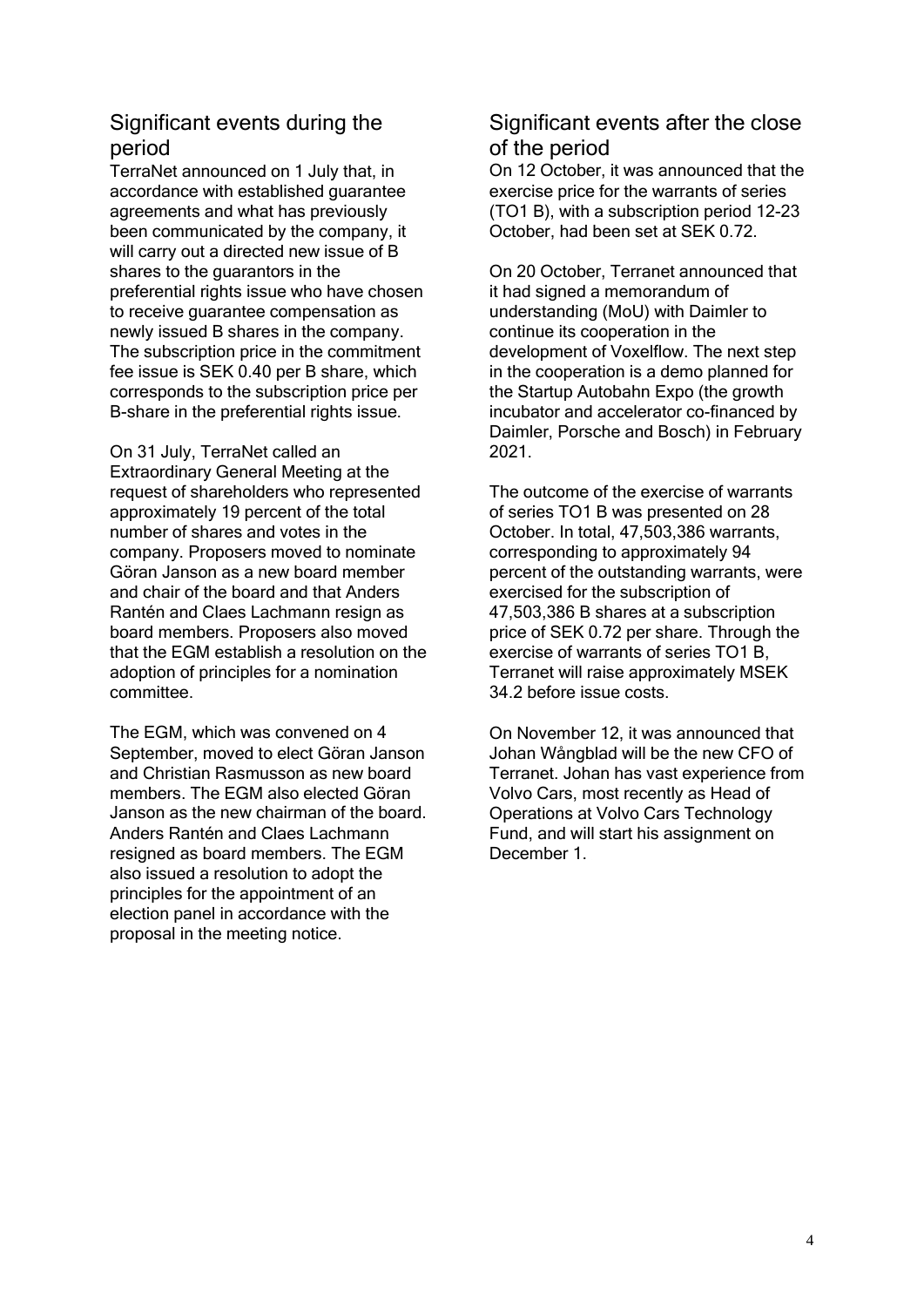## Operations and notes

Terranet develops software for advanced driver-assisted systems (ADAS) and autonomous vehicles.

### Business strategy

Terranet works to bring in licensing and royalty revenue through contracts with customers who have volume products in advanced driver-assistance systems (ADAS) and self-driving cars. In order to secure these contracts, Terranet is currently engaged in a development process on behalf of its customers to adapt the software to the customers' products.

### **History**

TerraNet was founded in 2004 with the mission to improve communications in desolate environments within developing countries through access to broadband capacity.

After years of intensive research and development, Terranet's strategy has been consolidated around ADAS systems and supporting technology for autonomous vehicles that are the gold standard in the field. The Wi-Fi Aware standard, which was adopted by the Wi-Fi Alliance in 2015, was successively launched by mobile and microchip manufacturers in 2017.

Terranet works to develop unique solutions for customers based on this platform, including vehicle manufacturers and suppliers within active safety.

## **Operations**

Terranet's operations are focused on advanced driver support and self-driving vehicles. The company develops collisionwarning software and algorithms for positioning using 5G technology, as well as for communication between vehicles and between vehicles and other objects. Terranet also provides technology for three-dimensional image analysis for the identification of moving objects in potentially dangerous traffic situations that humans fail to see. These technologies enable the proper function of active safety features, such as collision warning systems.

Read more at [www.terranet.se](http://www.terranet.se/)

Terranet Holding AB (publ) corp. i.d. no. 556707-2128 Ideon Science Park 223 70 Lund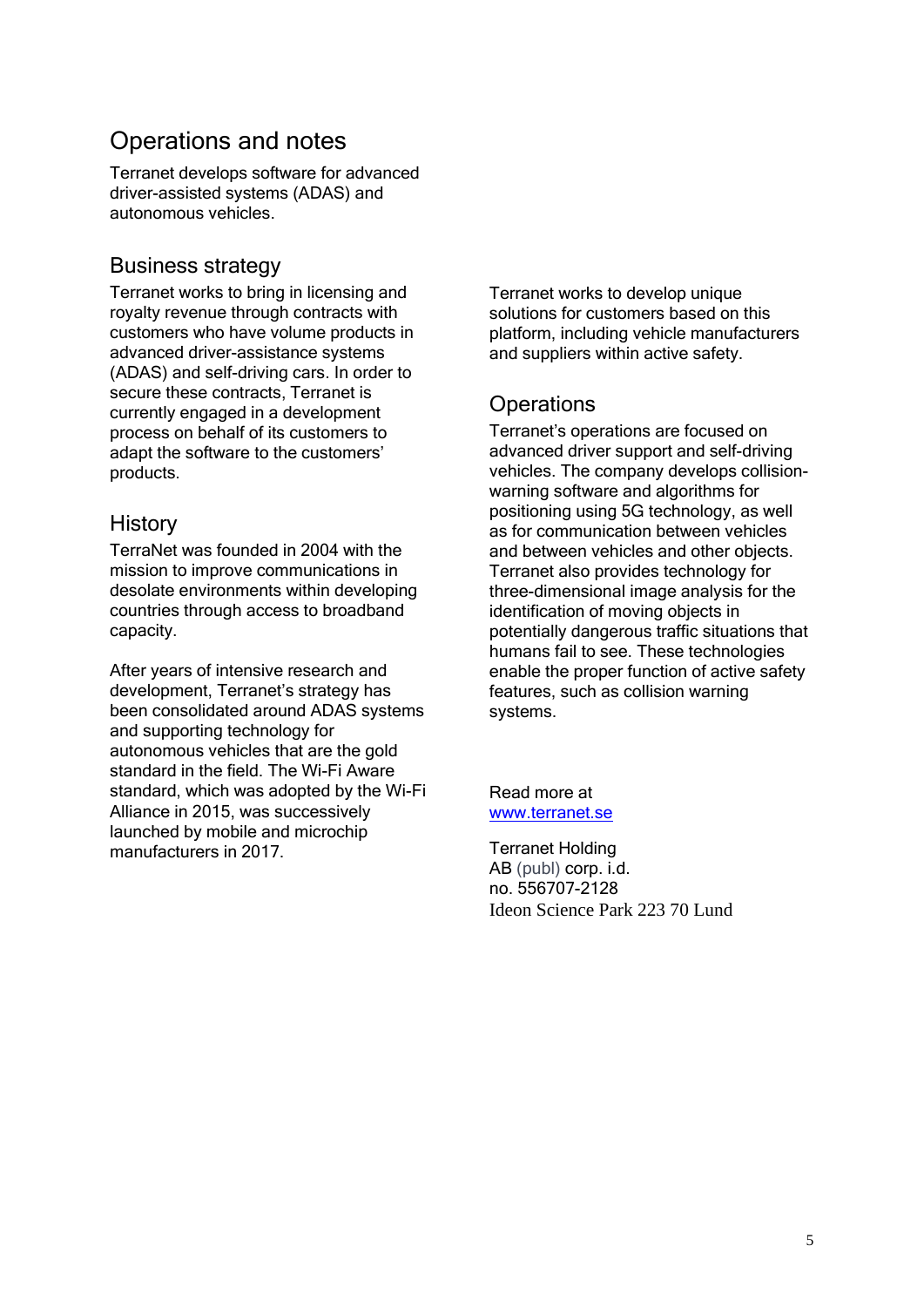## **Staff**

As of 30 September 2020, the number of employees in the Group was 10 (15). Temporary staff and staff on parental leave have been excluded.

### Risks and uncertainties

Significant risks and uncertainties are described in the company's annual report for 2019. The company currently has a negative cash flow from operations, and should a need for capital arise beyond the capital raised from warrants of series 2020:2 and 2020:3 in 2021, the company plans to carry out an additional new share issue to fund the company's activities. In the board's assessment, this new share issue can be carried out. Considering the current business plan and the company's planned investments, the existing working capital, with the addition of the contribution from the warrants that came in this October, is deemed to be sufficient for more than 12 months.

### The parent company

Terranet Holding AB (publ), having corporate identification number, 556707- 2128, is a limited company registered in Sweden with its registered office in Lund. The company's B shares are listed on Nasdaq First North Premier Growth Market. The address of the main office is, Scheelevägen 17, 223 63 Lund.

During the interim period, a shareholder contribution to Terranet AB of SEK 21,100 thousand was made. As a result of the shareholder contribution, depreciation was carried out in Q1 after valuation, amounting to SEK 27,000 thousand. Depreciation is based on the market value of the Terranet Group as of 31 March. As of 30 September, the market value exceeds the book value of Terranet AB.

The parent company leads and administrates operations and financing activities and does not conduct any operating activities; reference is therefore made to information for the group in general.

Operations are conducted in the wholly owned subsidiary Terranet AB.

## Accounting principles

The consolidated financial statements for Terranet Holding AB (publ.) have been established in accordance with International Financial Reporting Standards (IFRS) as adopted by the EU, the Swedish Annual Accounts Act (ÅRL) and Swedish Financial Reporting Board's recommendations RFR 1 "Supplementary accounting rules for groups". The parent company's financial reports have been established in accordance with the Swedish Annual Accounts Act and RFR 2, "Accounting for Legal Entities".

The parent company applies the same accounting principles as the group, where applicable.

This interim report has been prepared in accordance with IAS 34 "Interim Financial Reporting". Disclosures required under IAS 34 are provided in notes and elsewhere in the interim report.

The accounting principles and calculation methods applied conform with those described in the annual report for 2019.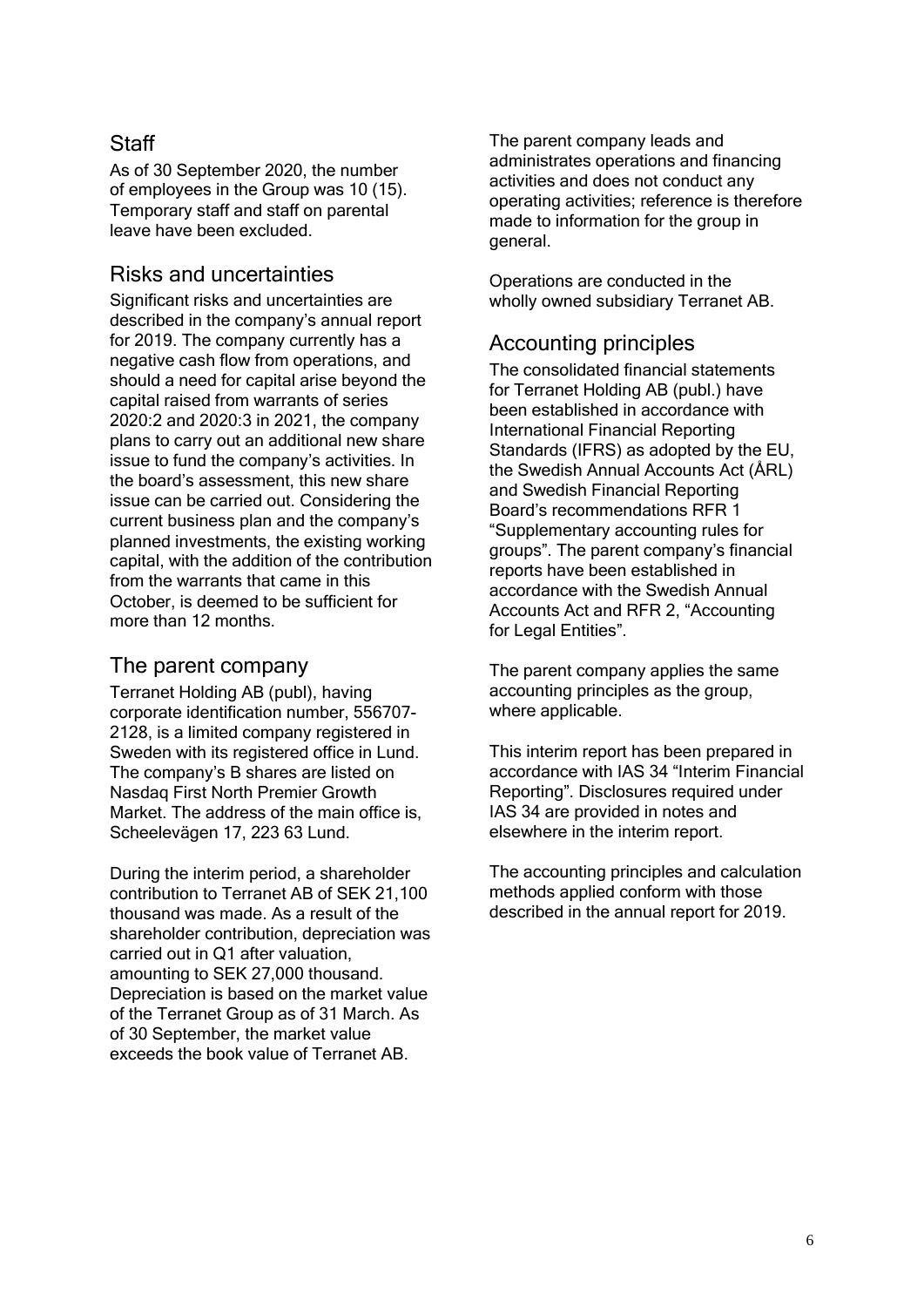## **Equity**

As of the beginning of the period, the number of shares amounted to 50,502,653. The preferential rights issue registered in July raised MSEK 40.4 (MSEK 27.9 after share issue costs, including compensation to guarantors) in equity and increased the number of shares by 101,005,306.

The company carried out a directed share issue in July by offsetting the guarantee compensation to the guarantors in the preferential rights issue. The new share issue contributed MSEK 7.2 in equity and increased the number of shares by 17,994,918. The total number of shares after these issues amounts to 169,502,877. The average number of shares for the interim period amounts to 112,595,900 (24,374,349) and 155,905,581 (24,436,768) for Q3.

#### **Warrants**

Through the preferential rights Issue, 50,502,653 warrants of series 2020:1 were also issued, which entitle the holder to subscribe to 50,502,653 B shares in the company; 50,502,653 warrants of series 2020:2, which entitle the holder to subscribe to an additional 50,502,653 B shares; and 50,502,653 warrants of series 2020:3, which entitle the holder to subscribe to an additional 50,502,653 B shares.

The subscription of B-shares through warrants of series 2020:1 occurred from 12 October 2020 to 23 October 2020. Each warrant of series 2020:1 entitled the holder to the subscription of one (1) new B share in the company in exchange for cash payment corresponding to 70 percent of the volume-weighted average price of the company's share on Nasdaq First North Premier Growth Market between 28 September 2020 to 9 October 2020, however, no less than the value corresponding to the quota value for TerraNet's share during the subscription

period and a maximum of SEK 0.80 per B share. The subscription price was set to SEK 0.72, and a total of 94 percent of the warrants of series 2020:1 were exercised, which raised MSEK 34.2 before transaction costs.

The subscription of B shares through warrants of series 2020:2 will occur from 8 March 2021 to 19 March 2021. Each warrant of series 2020:2 entitles the holder to the subscription of one (1) new B share in the company in exchange for cash payment corresponding to 70 percent of the volume-weighted average price of the company's share on Nasdaq First North Premier Growth Market between 22 February 2021 to 05 March 2021, however, no less than the value corresponding to the quota value for TerraNet's share during the subscription period and a maximum of SEK 0.80 per B share. In the event of full exercise of all warrants of series 2020:2, the company can expect to raise a maximum of an additional MSEK 40.4.

The subscription of B shares through warrants of series 2020:3 will occur from 23 August 2021 to 3 September 2021. Each warrant of series 2020:3 entitles the holder to the subscription of one (1) new B share in the company in exchange for cash payment corresponding to 70 percent of the volume-weighted average price of the company's share on Nasdaq First North Premier Growth Market between 9 August 2021 to 20 August 2021, however, no less than the value corresponding to the quota value for TerraNet's share during the subscription period and a maximum of SEK 0.80 per B share. In the event of full exercise of all warrants of series 2020:3, the company can expect to raise a maximum of an additional MSEK 40.4.

### Transactions with related parties

No significant transactions with related parties have been completed during the period.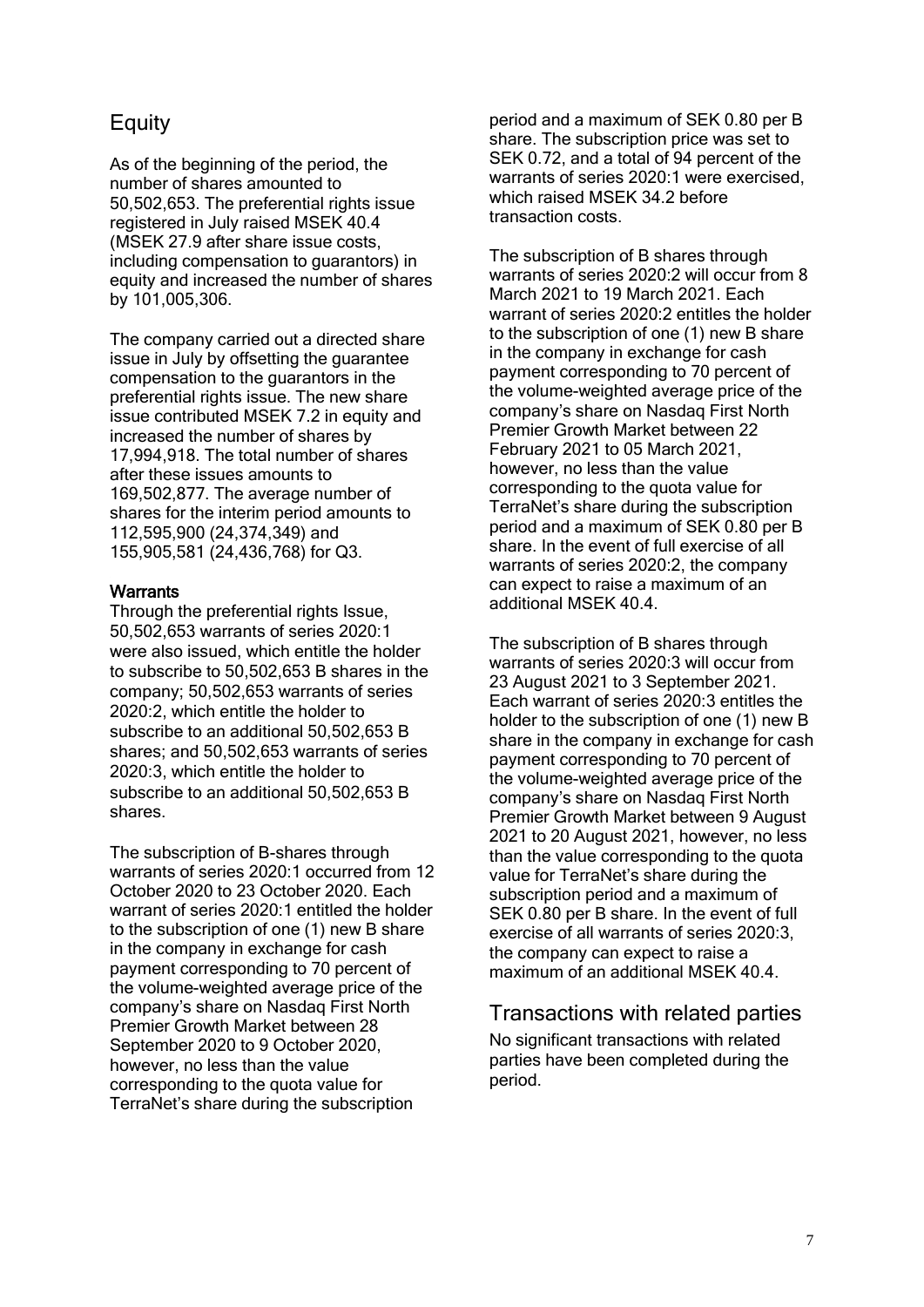### Financial overview

#### Third quarter 1 July 2020 — 30 September 2020

#### **Revenue**

Revenue for the quarter amounted to SEK 0 thousand (604). Revenue for the previous year consisted of remuneration for development work, SEK 327 thousand, and a contribution from Vinnova of SEK 277 thousand.

#### Operating profit/loss

Capitalised development costs amount to SEK 748 thousand (1,207) where SEK 358 thousand (394) is attributable to capitalised staff costs and the remainder is attributable to consulting costs.

Operating profit/loss for the quarter amounted to SEK -6,681 thousand (-7,873). Depreciation and write-offs for development projects and patents amounted to SEK 646 thousand (365) and depreciations of right-of-use assets amounted to SEK 255 thousand (255).

Other external expenses were reduced by SEK 1,005 thousand, primarily due to lower travel and marketing costs.

Staff costs were reduced by SEK 1,527 thousand as a result of a reduced number of employees and short-term layoffs during the quarter.

#### Financial expenses

Financial expenses include interest costs for convertible loans as well as interest costs for the bridge loans taken in Q1 and Q2. Interest costs attributable to right-ofuse assets amount to SEK 116 thousand (153) for the period.

#### **Taxes**

The Group's effective tax amounted to 0 (0) percent. The group has a substantial accumulated tax loss carryforward, however, no deferred tax assets are reported with respect to this.

#### Net profit/loss for the period

Net profit/loss for the period amounted to SEK -7,342 thousand (-9,790). Diluted and undiluted earnings per share amounted to SEK -0.05 (-0.40).

#### Cash flow

Cash flow from operating activities amounted to SEK -5,216 thousand (-8,460).

Cash flow from investment activities amounted to SEK -797 thousand (-1,281) and consists of SEK –747 thousand in capitalised development costs and SEK -50 thousand in capitalised patent costs.

Cash flow from financing activities amounted to SEK 22,937 thousand (7,796). Of the proceeds from the issue, which amounted to SEK 38,747 thousand. loans amounting to SEK 10,245 thousand have been repaid and issue costs of SEK 5,322 thousand have been paid.

Lease liability amortisation amounted to SEK 243 thousand (204).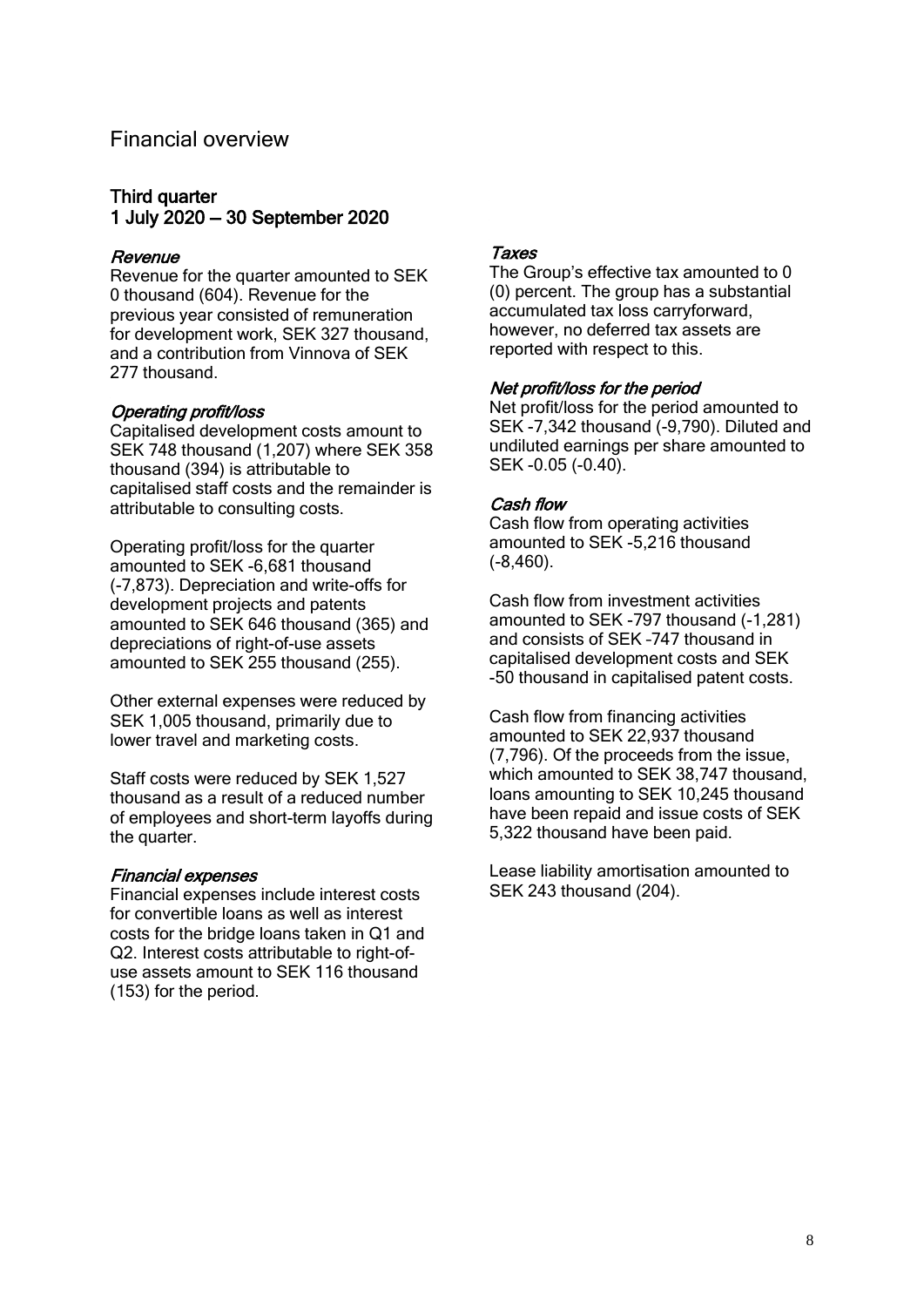#### Interim period 1 January 2020 — 30 September 2020

#### Revenue

Revenue for the interim period amounted to SEK 715 thousand (824). Revenue consists of SEK 481 thousand in remuneration for development projects on behalf of customers and SEK 234 thousand in contributions from Vinnova.

#### Operating profit/loss

Work in progress for own account amounted to SEK 1,683 thousand (2,701) where SEK 770 thousand (1,111) is attributable to capitalised staff costs and the remainder is attributable to consulting costs.

Operating profit/loss for the interim period amounted to SEK -22,236 thousand (-28,503). Operating profit/loss for the previous year included write-offs of development projects amounting to SEK 4,000 thousand. Write-offs of development projects and patents for the period amounted to SEK 762 thousand.

The significant reduction in staff is a result of a reduced number of employees and short-term layoffs during the interim period.

#### Financial expenses

Financial expenses include interest on the convertible loan, interest and fees associated with bridge loans taken out during the period and interest on lease liabilities.

#### Taxes

The Group's effective tax amounted to 0 (0) percent.

#### Net profit/loss for the period

Net profit/loss for the period amounted to SEK -25,358 thousand (-31,823). Diluted and undiluted earnings per share amounted to SEK -0.23 (-1.31).

#### Cash flow

Cash flow from operating activities amounted to SEK -22,382 thousand (-23,836).

Cash flow from investment activities amounted to SEK -1,813 thousand (-3,076) and consists of SEK –1,682 thousand in capitalised development costs and SEK -131 thousand in capitalised patent costs.

Cash flow from financing activities amounted to SEK 34,343 thousand (22,180). The cash flow from Q3 is described in relation to the total cash flow above. During Q1 and Q2, bridge loans totalling SEK 11,900 thousand were taken. Of this amount, SEK 10,245 thousand was repaid in Q3, and the remainder was offset against shares. Lease liability amortisation for the interim period amounted to SEK 737 thousand.

#### Financial position and liquidity

The equity/assets ratio was 60% (42.9%) on 30 September 2020 and equity amounted to SEK 21,027 thousand (11,303). Total assets on 30 September 2020 amounted to SEK 35,030 thousand (26,354).

The carrying value of the group's interestbearing liabilities amounts to SEK 7,892 thousand, of which SEK 5,958 thousand is in convertible loans and SEK 1,934 thousand is in lease liabilities.

Convertible loans with a nominal value of SEK 6,207 thousand mature on 15 January 2021, unless conversion takes place before that date.

At the end of the interim period, the group's cash and cash equivalents amounted to SEK 20,717 thousand (11,569).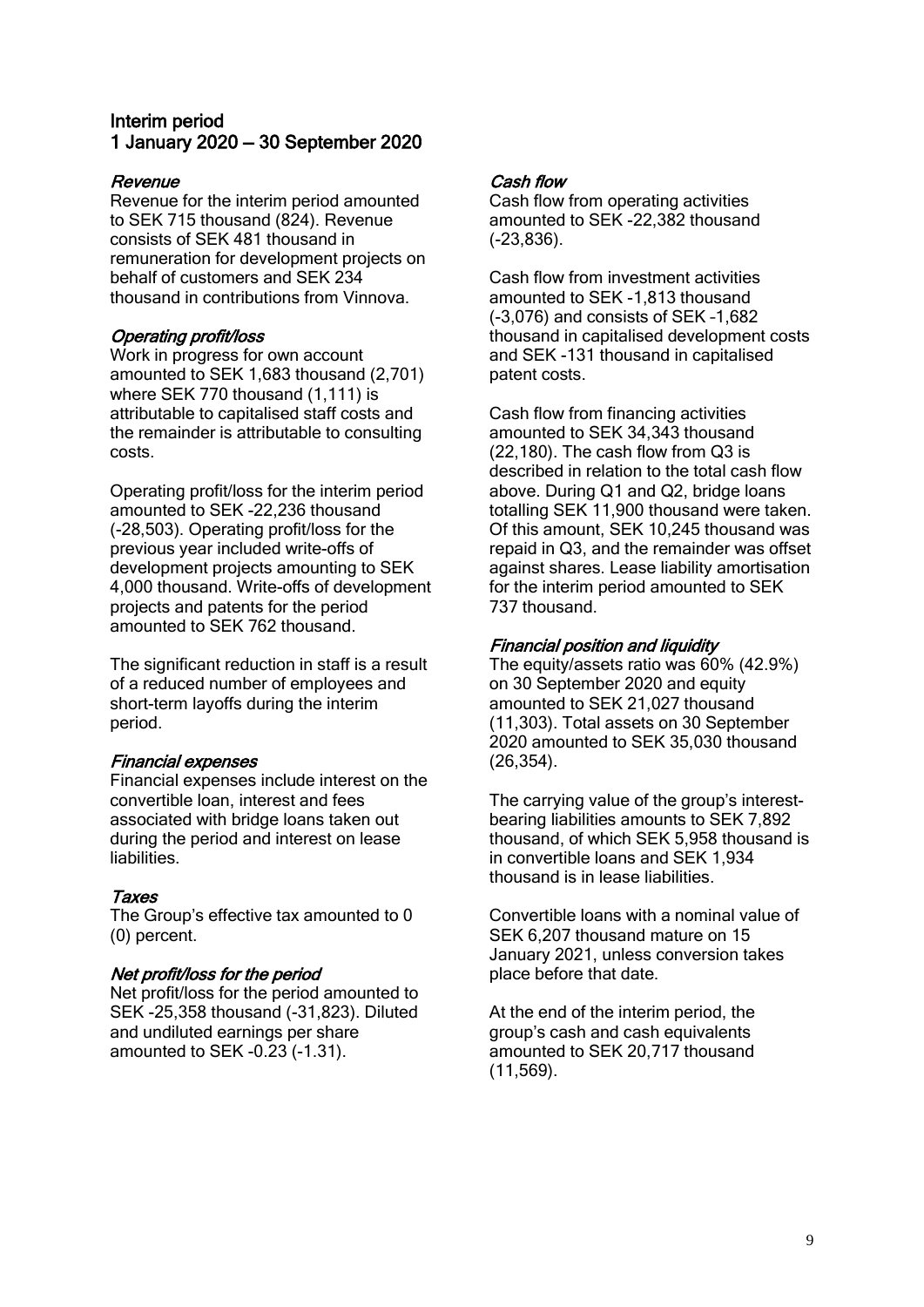## Key figures

| (Amounts in SEK thousands<br>unless otherwise indicated) | 2020                        | 2019                        | 2020                         | 2019                         | 2019<br>12                   |
|----------------------------------------------------------|-----------------------------|-----------------------------|------------------------------|------------------------------|------------------------------|
|                                                          | 3 months                    | 3 months                    | 9 months                     | 9 months                     | months                       |
|                                                          | $July-$<br><b>September</b> | $July-$<br><b>September</b> | January-<br><b>September</b> | January-<br><b>September</b> | January -<br><b>December</b> |
|                                                          |                             |                             |                              |                              |                              |
| Undiluted EPS (SEK)                                      | $-0.05$                     | $-0.40$                     | $-0.23$                      | $-1.31$                      | $-1.67$                      |
| Diluted EPS (SEK)                                        | $-0.05$                     | $-0.40$                     | $-0.23$                      | $-1.31$                      | $-1.67$                      |
| Number of shares on the<br>balance sheet date prior to   |                             |                             |                              |                              |                              |
| dilution<br>Number of shares on the                      | 169,502 877                 | 24,436 768                  | 169,502 877                  | 24,436 768                   | 50,502 653                   |
| balance sheet date after<br>dilution                     | 169,502 877                 | 24,436 768                  | 169,502 877                  | 24,436 768                   | 50,502 653                   |
| Weighted average number of<br>shares before dilution     | 155,905 581                 | 24,436 768                  | 112,595 900                  | 24,374 349                   | 28,032 165                   |
| Weighted average number of<br>shares after dilution      | 155,905 581                 | 24,436 768                  | 112,595 900                  | 24,374 349                   | 28,032 165                   |
| Equity/asset ratio (%)                                   | 60.0%                       | Neg                         | 60.0%                        | Neg                          | 42.9%                        |
| Operating profit/loss                                    | $-6,681$                    | $-7,873$                    | $-22,236$                    | $-28,503$                    | $-42,194$                    |
| <b>EBITDA</b>                                            | $-5,784$                    | $-7,253$                    | $-20,567$                    | $-22,780$                    | $-32,514$                    |

## **Definitions**

| <b>Undiluted EPS</b>                         | The profit/loss after tax for the period attributable to the<br>parent company's shareholders divided by the weighted<br>average of outstanding shares during the period                                                                                                                                                                                                                                                                                                                                                                                                          |
|----------------------------------------------|-----------------------------------------------------------------------------------------------------------------------------------------------------------------------------------------------------------------------------------------------------------------------------------------------------------------------------------------------------------------------------------------------------------------------------------------------------------------------------------------------------------------------------------------------------------------------------------|
| Diluted EPS                                  | The profit/loss after tax for the period attributable to the<br>parent company's shareholders divided by the weighted<br>average of outstanding shares during the period plus shares<br>that are added if all potential shares which can cause a<br>dilutive effect are converted into shares. If the result is<br>negative, the dilutive effect is not factored into the<br>calculation, as this would mean that earnings per share would<br>improve. Only option programmes with an issue price below<br>the average share price for the period can cause a dilutive<br>effect. |
| Number of shares after dilution              | Only option programmes with an issue price below the share<br>price on the balance sheet date/average share price for the<br>period can cause a dilutive effect.                                                                                                                                                                                                                                                                                                                                                                                                                  |
| Equity/asset ratio                           | Equity at the close of the period as a percent of total assets at<br>the close of the period                                                                                                                                                                                                                                                                                                                                                                                                                                                                                      |
| Earnings before interest and taxes<br>(EBIT) | Profit/loss before financial items and tax                                                                                                                                                                                                                                                                                                                                                                                                                                                                                                                                        |
| <b>EBITDA</b>                                | Earnings before interest and taxes (EBIT), before depreciation<br>and write-offs on tangible and intangible assets                                                                                                                                                                                                                                                                                                                                                                                                                                                                |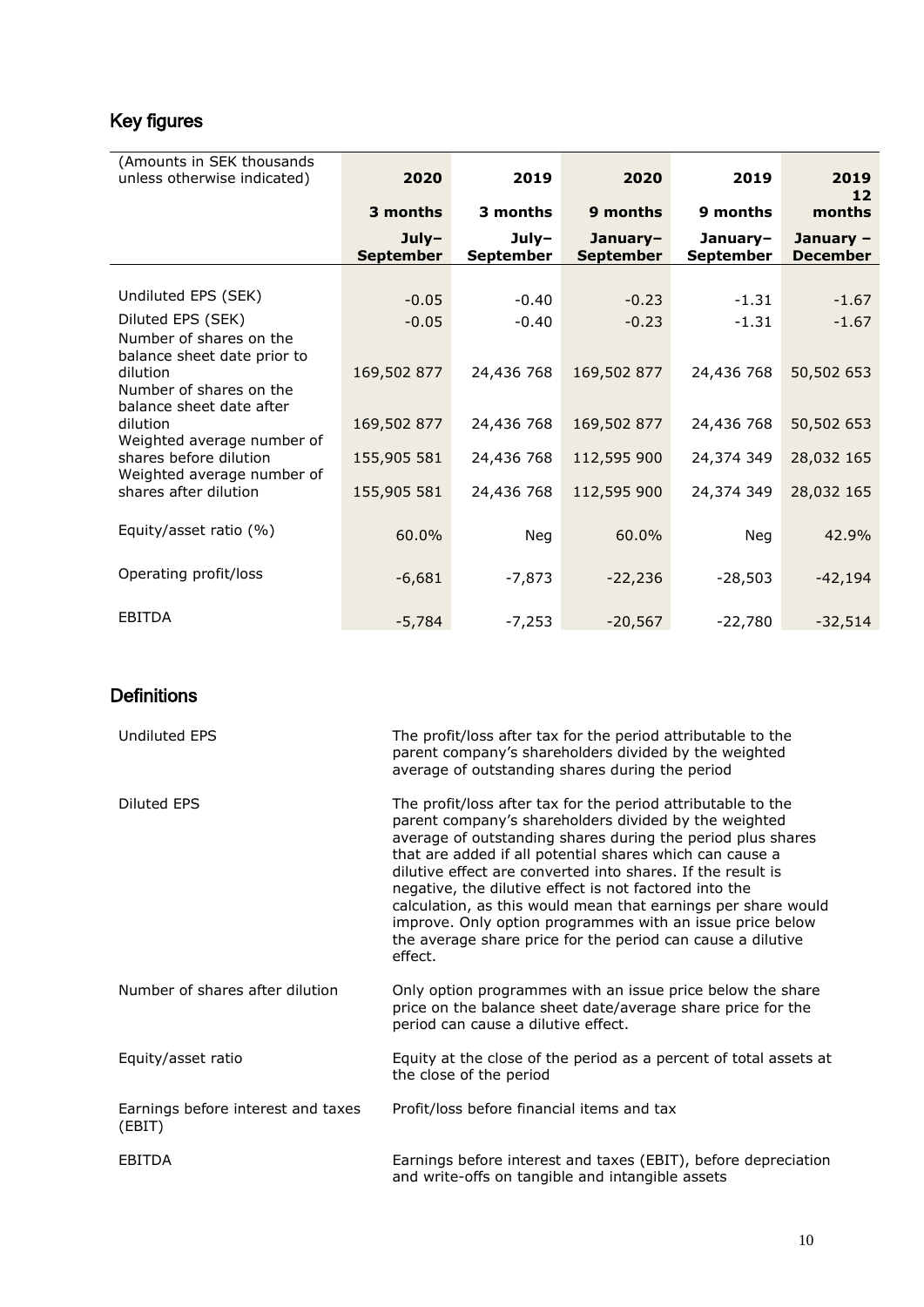## Summary consolidated income statement

|                                                                                                  | 2020                                    | 2019                             | 2020                                     | 2019                              | 2019                                     |
|--------------------------------------------------------------------------------------------------|-----------------------------------------|----------------------------------|------------------------------------------|-----------------------------------|------------------------------------------|
| (Amount in SEK thousands)                                                                        | 3 months<br>$July-$<br><b>September</b> | 3 months<br>$July-$<br>September | 9 months<br>January-<br><b>September</b> | 9 months<br>January-<br>September | 12 months<br>January-<br><b>December</b> |
|                                                                                                  |                                         |                                  |                                          |                                   |                                          |
| Other operating revenue                                                                          | $\mathbf{0}$                            | 604                              | 715                                      | 824                               | 824                                      |
| Work in progress for own account                                                                 | 748                                     | 1,207                            | 1,683                                    | 2,701                             | 3,686                                    |
|                                                                                                  |                                         |                                  |                                          |                                   |                                          |
| Operating expenses                                                                               |                                         |                                  |                                          |                                   |                                          |
| Other external expenses                                                                          | $-4,029$                                | $-5,034$                         | $-14,613$                                | $-14,051$                         | $-20,469$                                |
| Staff costs                                                                                      | $-2,503$                                | $-4,030$                         | $-8,352$                                 | $-12,254$                         | $-16,555$                                |
| Depreciation and write-offs of tangible and<br>intangible fixed assets                           | $-897$                                  | $-620$                           | $-1,669$                                 | $-5,723$                          | $-9,680$                                 |
| <b>Operating profit/loss</b>                                                                     | $-6,681$                                | $-7,873$                         | $-22,236$                                | $-28,503$                         | $-42,194$                                |
|                                                                                                  |                                         |                                  |                                          |                                   |                                          |
| Financial income                                                                                 | $\mathbf 0$                             | $\mathbf 0$                      | $\mathbf{0}$                             | $\overline{4}$                    | 20                                       |
| Financial expenses                                                                               | $-661$                                  | $-1,917$                         | $-3,122$                                 | $-3,324$                          | $-4,502$                                 |
|                                                                                                  |                                         |                                  |                                          |                                   |                                          |
| Profit/loss before tax                                                                           | $-7,342$                                | $-9,790$                         | $-25,358$                                | $-31,823$                         | $-46,676$                                |
|                                                                                                  |                                         |                                  |                                          |                                   |                                          |
| Tax on profit/loss for the period                                                                | $\mathbf{0}$                            | $\mathbf 0$                      | 0                                        | $\Omega$                          | $\mathbf{0}$                             |
| Profit/loss for the period attributable to                                                       | $-7,342$                                | $-9,790$                         | $-25,358$                                | $-31,823$                         | $-46,676$                                |
| the parent company's shareholders                                                                |                                         |                                  |                                          |                                   |                                          |
|                                                                                                  |                                         |                                  |                                          |                                   |                                          |
| Profit/loss for the period attributable to<br>the parent company's shareholders in<br><b>SEK</b> |                                         |                                  |                                          |                                   |                                          |
| <b>Undiluted EPS</b>                                                                             | $-0.05$                                 | $-0.40$                          | $-0.23$                                  | $-1.31$                           | $-1.67$                                  |
| <b>Diluted EPS</b>                                                                               | $-0.05$                                 | $-0.40$                          | $-0.23$                                  | $-1.31$                           | $-1.67$                                  |

## Consolidated statement of comprehensive income

|                                                                                             | 2020                                    | 2019                                  | 2020                                     | 2019                                     | 2019                                     |
|---------------------------------------------------------------------------------------------|-----------------------------------------|---------------------------------------|------------------------------------------|------------------------------------------|------------------------------------------|
| (Amount in SEK thousands)                                                                   | 3 months<br>$Julv-$<br><b>September</b> | 3 months<br>July-<br><b>September</b> | 9 months<br>January-<br><b>September</b> | 9 months<br>Januarv-<br><b>September</b> | 12 months<br>January-<br><b>December</b> |
| Profit/loss for the period                                                                  | $-7,342$                                | $-9.790$                              | $-25,358$                                | $-31.823$                                | $-46,676$                                |
| Other comprehensive income                                                                  | $\mathbf 0$                             | 0                                     | $\mathbf{o}$                             | $\mathbf{o}$                             | $\Omega$                                 |
| Comprehensive income for the period<br>attributable to the parent company's<br>shareholders | $-7,342$                                | $-9.790$                              | $-25,358$                                | $-31.823$                                | $-46,676$                                |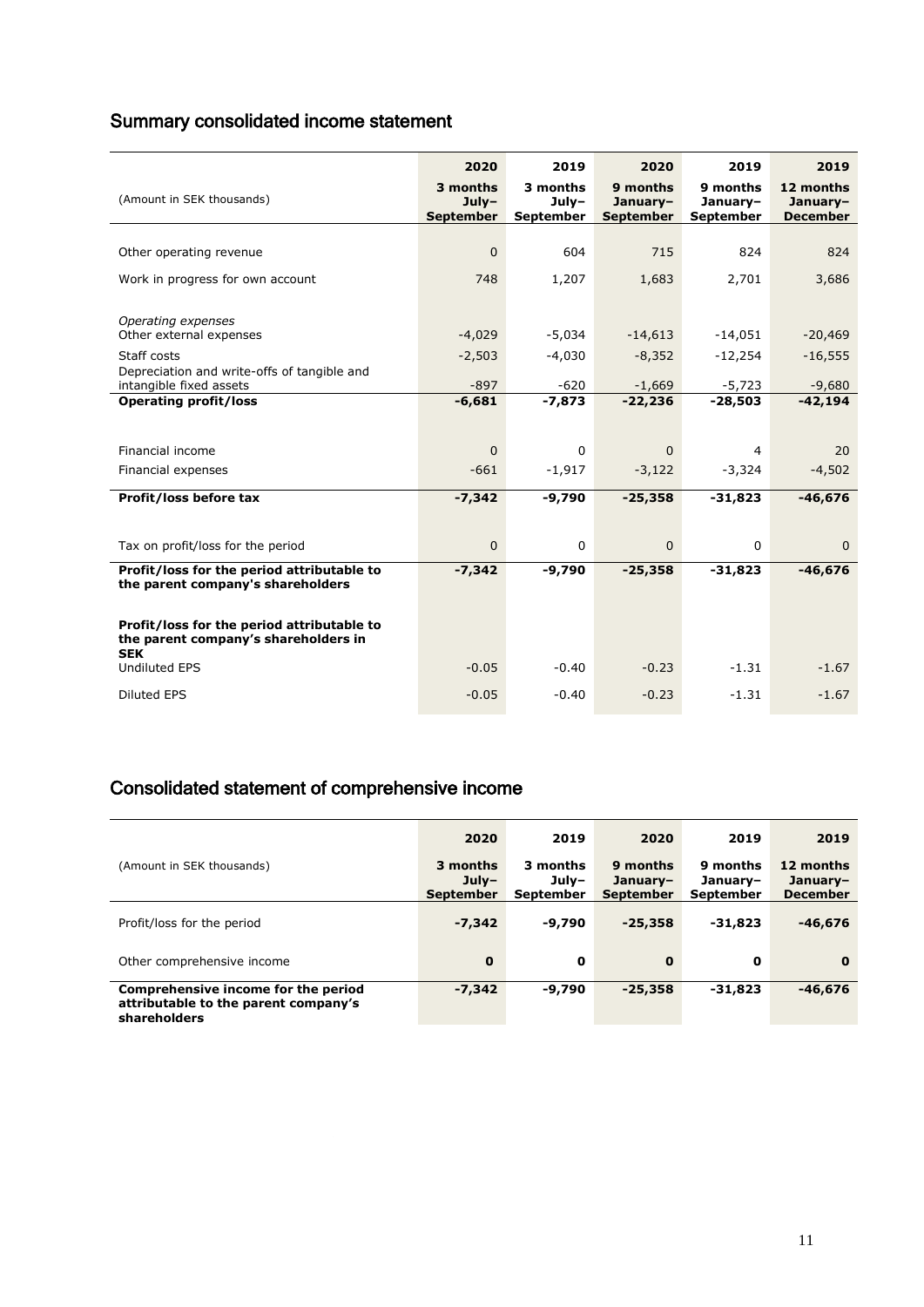## Summary consolidated statement of financial position

| (Amount in SEK thousands)            | 30/09/2020   | 30/09/2019 | 31/12/2019   |
|--------------------------------------|--------------|------------|--------------|
| <b>ASSETS</b>                        |              |            |              |
| <b>Fixed assets</b>                  |              |            |              |
| Intangible Assets                    |              |            |              |
| Capitalised development costs        | 8,920        | 9,691      | 7,438        |
| Patents and trademarks               | 2,029        | 2,850      | 2,607        |
| Property, plant and equipment        |              |            |              |
| Right-of-use assets                  | 1,706        | 2,720      | 2,466        |
|                                      |              |            |              |
| <b>Total fixed assets</b>            | 12,655       | 15,261     | 12,511       |
| <b>Current assets</b>                |              |            |              |
| Accounts receivables                 | $\mathbf{0}$ | 0          | $\mathbf{0}$ |
| Other receivables                    | 889          | 1,045      | 1,050        |
| Prepaid expenses and accrued revenue | 769          | 1,091      | 1,224        |
| Cash and cash equivalents            | 20,717       | 6,499      | 11,569       |
| <b>Total current assets</b>          | 22,375       | 8,635      | 13,843       |
| <b>TOTAL ASSETS</b>                  | 35,030       | 23,896     | 26,354       |
| EQUITY AND LIABILITIES               |              |            |              |
| <b>Equity</b>                        |              |            |              |
| Share capital                        | 1,695        | 24,437     | 50,503       |
| Other capital contribution           | 287,787      | 285,920    | 293,287      |
| <b>Translation reserve</b>           | $-4$         | -4         | $-4$         |
| Profit/loss carried forward          | $-243,093$   | $-285,807$ | $-285,807$   |
| Profit/loss for the period           | $-25,358$    | $-31,823$  | $-46,676$    |
| Equity attributable to the parent    | 21,027       | -7,277     | 11,303       |
| company's shareholders               |              |            |              |
| <b>Long-term liabilities</b>         |              |            |              |
| Convertible loans                    | $\mathbf 0$  | 5,563      | 5,662        |
| Lease liabilities                    | 693          | 1,781      | 1,547        |
| <b>Total long-term liabilities</b>   | 693          | 7,344      | 7,209        |
| <b>Current liabilities</b>           |              |            |              |
| Loans payable                        | 0            | 16,183     | 0            |
| Convertible loans                    | 5,958        | 0          | $\mathbf 0$  |
| Lease liabilities                    | 1,241        | 1,093      | 1,124        |
| Accounts payable                     | 1,443        | 2,556      | 2,787        |
| Other liabilities                    | 696          | 1,117      | 410          |
| Accrued expenses and prepaid income  | 3,972        | 2,880      | 3,521        |
| <b>Total current liabilities</b>     | 13,310       | 23,829     | 7,842        |
| TOTAL EQUITY AND LIABILITIES         | 35,030       | 23,896     | 26,354       |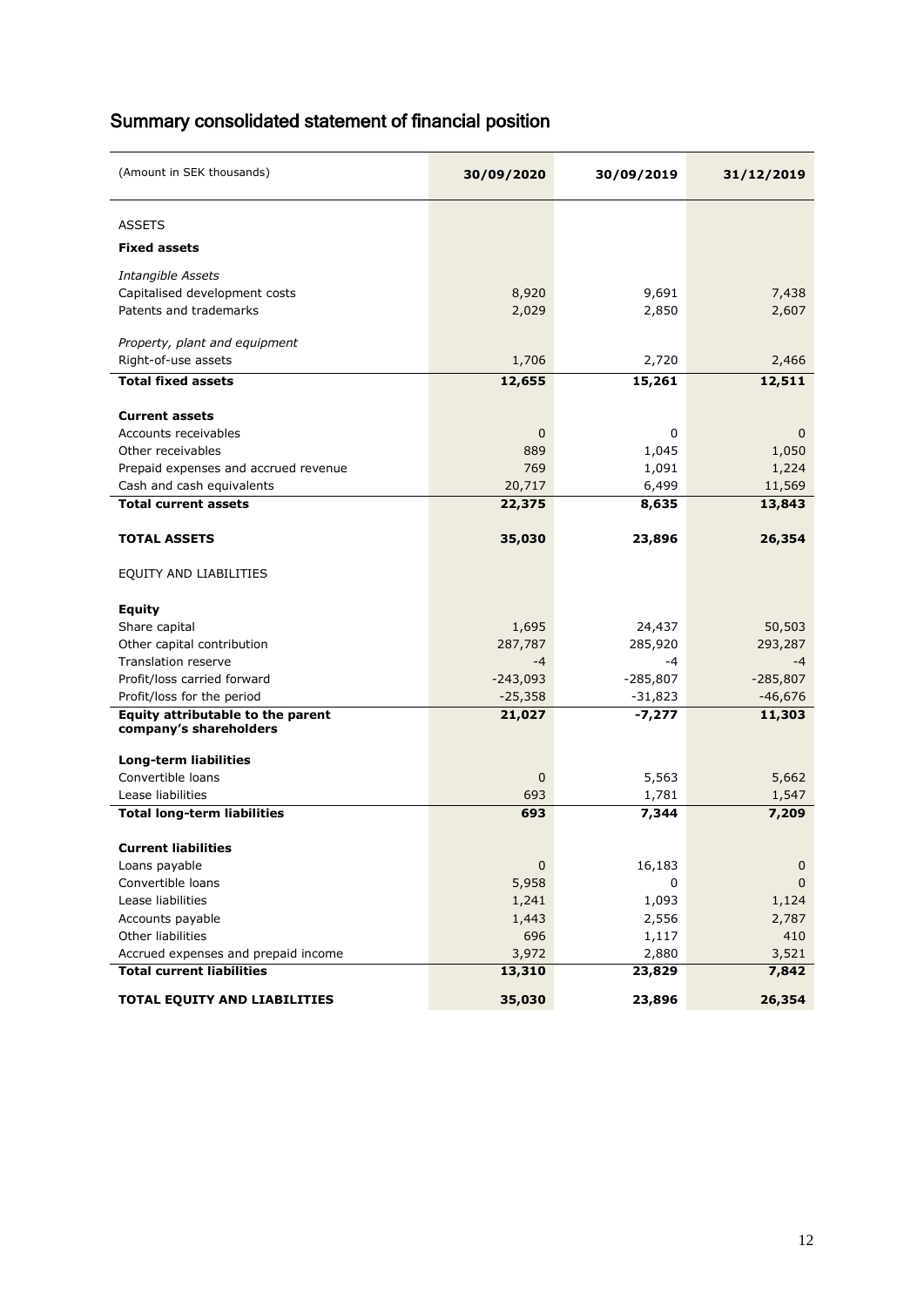## Summary consolidated statement of changes in equity

|                                   | Attributable to the parent company's shareholders |            |            |  |  |  |
|-----------------------------------|---------------------------------------------------|------------|------------|--|--|--|
|                                   | 30/09/2020                                        | 30/09/2019 | 31/12/2019 |  |  |  |
| <b>Opening balance</b>            | 11,303                                            | 22,805     | 22,805     |  |  |  |
| Profit/loss for the period        | $-25,358$                                         | $-31,823$  | $-46,676$  |  |  |  |
| Other comprehensive income        | 0                                                 | 0          | 0          |  |  |  |
| New share issue, cash and offsets | 47,600                                            | 848        | 848        |  |  |  |
| Issue of convertible liabilities  | 0                                                 | 922        | 922        |  |  |  |
| Issue costs                       | $-12,518$                                         | $-29$      | $-8,301$   |  |  |  |
| <b>Closing balance</b>            | 21,027                                            | -7,277     | 11,303     |  |  |  |

## Summary consolidated cash flow statement

| (Amount in SEK thousands)                               | 2020<br>3 months<br>$July-$<br><b>September</b> | 2019<br>3 months<br>July-<br><b>September</b> | 2020<br>9 months<br>January-<br><b>September</b> | 2019<br>9 months<br>January-<br><b>September</b> | 2019<br>12 months<br>January-<br><b>December</b> |
|---------------------------------------------------------|-------------------------------------------------|-----------------------------------------------|--------------------------------------------------|--------------------------------------------------|--------------------------------------------------|
|                                                         |                                                 |                                               |                                                  |                                                  |                                                  |
| <b>Operating activities</b>                             |                                                 |                                               |                                                  |                                                  |                                                  |
| Operating profit/loss                                   | $-6,681$                                        | $-7,873$                                      | $-22,236$                                        | $-28,503$                                        | $-42,194$                                        |
| Adjustments for items not included in the cash<br>flow: |                                                 |                                               |                                                  |                                                  |                                                  |
| Depreciation and write-offs                             | 897                                             | 620                                           | 1,669                                            | 5,723                                            | 9,680                                            |
| Interest received                                       | $\mathbf{0}$                                    | 0                                             | 0                                                | 4                                                | 20                                               |
| Paid interest and other financial expenses              | $-1,431$                                        | $-1,087$                                      | $-2,361$                                         | $-2,298$                                         | $-3,785$                                         |
|                                                         |                                                 |                                               |                                                  |                                                  |                                                  |
| <b>Cash flow from operations</b>                        | $-7,215$                                        | $-8,340$                                      | $-22,928$                                        | $-25,074$                                        | $-36,279$                                        |
| before changes in working capital                       |                                                 |                                               |                                                  |                                                  |                                                  |
|                                                         |                                                 |                                               |                                                  |                                                  |                                                  |
| Changes in working capital                              |                                                 |                                               |                                                  |                                                  |                                                  |
| Changes in operating receivables                        | 2,735                                           | $-409$                                        | 616                                              | 1,463                                            | 1,325                                            |
| Change in operating liabilities                         | $-736$                                          | 289                                           | $-1,070$                                         | $-225$                                           | $-217$                                           |
| <b>Cash flow from operations</b>                        | $-5,216$                                        | $-8,460$                                      | $-23,382$                                        | $-23,836$                                        | $-35,171$                                        |
|                                                         |                                                 |                                               |                                                  |                                                  |                                                  |
| <b>Investing activities</b>                             |                                                 |                                               |                                                  |                                                  |                                                  |
| Capitalisation of development costs                     | $-747$                                          | $-1,207$                                      | $-1,682$                                         | $-2,702$                                         | $-3,686$                                         |
| Capitalisation of patents and trademarks                | $-50$                                           | $-74$                                         | $-131$                                           | $-374$                                           | $-596$                                           |
|                                                         |                                                 |                                               |                                                  |                                                  |                                                  |
| Cash flow from investing activities                     | $-797$                                          | $-1,281$                                      | $-1,813$                                         | $-3,076$                                         | $-4,282$                                         |
| <b>Financing activities</b>                             |                                                 |                                               |                                                  |                                                  |                                                  |
| New share issue                                         | 38,747                                          | 0                                             | 38,747                                           | $\Omega$                                         | 41,705                                           |
| Convertible loans                                       | $\mathbf 0$                                     | $\Omega$                                      | 0                                                | 8,198                                            | 8,198                                            |
| Loans taken                                             | $\mathbf 0$                                     | 8,000                                         | 11,900                                           | 15,620                                           | 15,620                                           |
| Repaid convertible loans                                | $\Omega$                                        | 0                                             | $\Omega$                                         | $-1,000$                                         | $-1,000$                                         |
| Repaid loans                                            | $-10,245$                                       | $\Omega$                                      | $-10,245$                                        | 0                                                | $-15,620$                                        |
| Amortisation of lease liabilities                       | $-243$                                          | $-204$                                        | $-737$                                           | $-609$                                           | $-811$                                           |
| Issue costs                                             | $-5,322$                                        | 0                                             | $-5,322$                                         | $-29$                                            | $-8,301$                                         |
|                                                         |                                                 |                                               |                                                  |                                                  |                                                  |
| Cash flow from financing activities                     | 22,937                                          | 7,796                                         | 34,343                                           | 22,180                                           | 39,791                                           |
| Cash flow for the period                                | 16,924                                          | $-1,945$                                      | 9,148                                            | -4,732                                           | 338                                              |
| Cash and cash equivalents at the start of the           | 3,793                                           | 8,444                                         | 11,569                                           | 11,231                                           | 11,231                                           |
| period                                                  |                                                 |                                               |                                                  |                                                  |                                                  |
| Cash and cash equivalents at the close of<br>the period | 20,717                                          | 6,499                                         | 20,717                                           | 6,499                                            | 11,569                                           |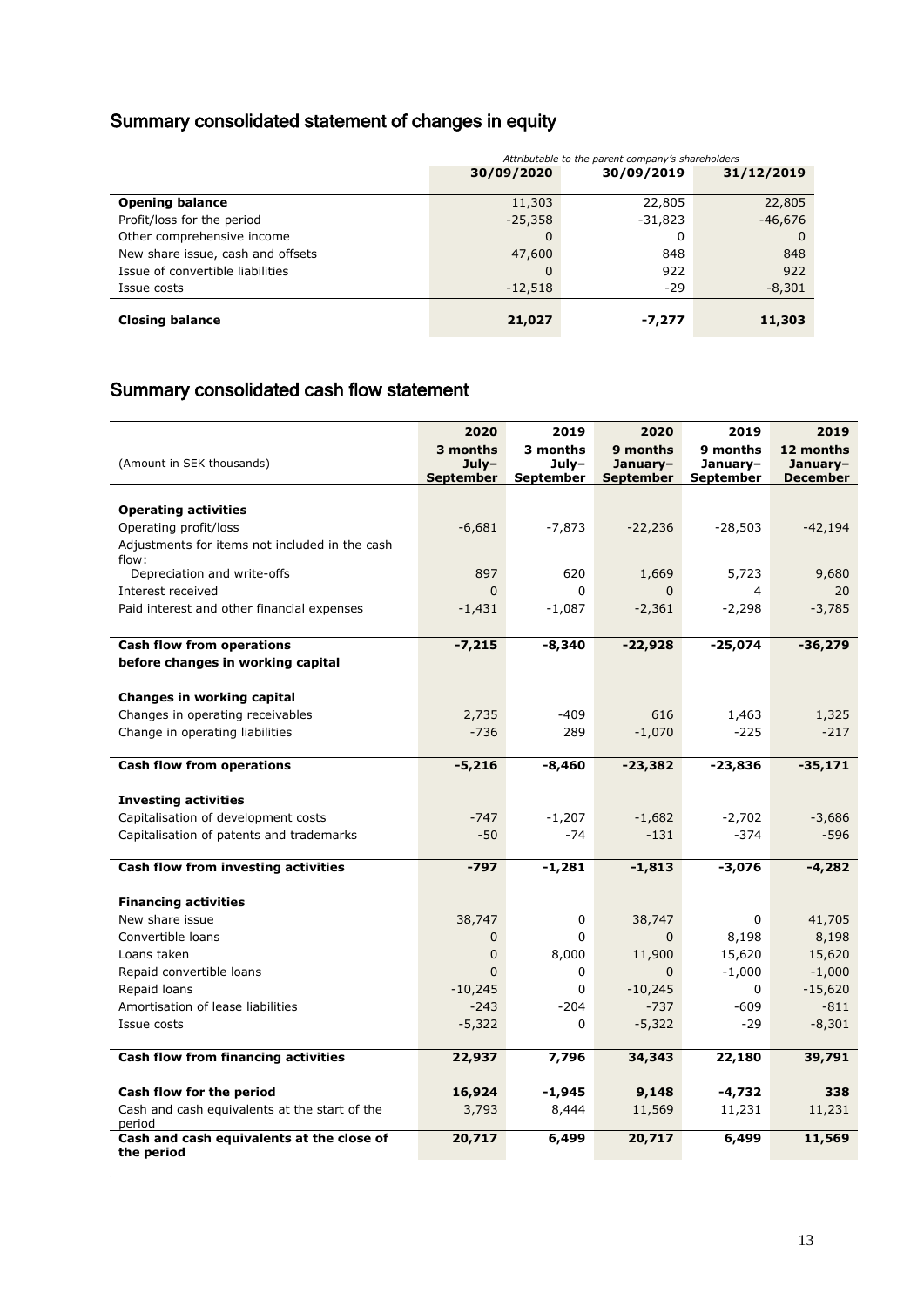## Summary parent company income statement

|                                           | 2020                 | 2019              | 2020                         | 2019                  | 2019                        |
|-------------------------------------------|----------------------|-------------------|------------------------------|-----------------------|-----------------------------|
| (Amount in SEK thousands)                 | 3 months             | 3 months<br>July- | 9 months                     | 9 months              | 12 months                   |
|                                           | $July-$<br>September | <b>September</b>  | January-<br><b>September</b> | January-<br>September | January-<br><b>December</b> |
|                                           |                      |                   |                              |                       |                             |
| Other operating revenue                   | $\Omega$             | 0                 | $\mathbf 0$                  | 0                     | $\Omega$                    |
| Operating expenses                        |                      |                   |                              |                       |                             |
| Other external expenses                   | $-473$               | $-794$            | $-1,859$                     | $-1,527$              | $-2,371$                    |
| <b>Operating profit/loss</b>              | $-473$               | -794              | $-1,859$                     | $-1,527$              | $-2,371$                    |
|                                           |                      |                   |                              |                       |                             |
| Financial income                          | $\Omega$             | $\Omega$          | $\Omega$                     | $\overline{4}$        | 20                          |
| Depreciation of shares in group companies | 0                    | $-38,000$         | $-27,000$                    | $-57,000$             | $-62,112$                   |
| Financial expenses                        | $-545$               | -1,763            | $-2,771$                     | -2,863                | $-3,888$                    |
| <b>Total financial items</b>              | $-545$               | $-39,763$         | $-29.771$                    | $-60.359$             | $-65,980$                   |
|                                           |                      |                   |                              |                       |                             |
| Profit/loss before tax for the period     | $-1,018$             | $-40,557$         | $-31,630$                    | $-61,886$             | $-68,351$                   |
| Tax on profit/loss for the period         | 0                    | 0                 | $\Omega$                     | 0                     | $\Omega$                    |
| Profit/loss for the period                | $-1,018$             | -40,557           | $-31,630$                    | $-61,886$             | -68,351                     |

## Summary parent company statement of comprehensive income

|                                     | 2020                             | 2019                           | 2020                                     | 2019                              | 2019                                     |
|-------------------------------------|----------------------------------|--------------------------------|------------------------------------------|-----------------------------------|------------------------------------------|
| (Amount in SEK thousands)           | 3 months<br>$Julv-$<br>September | 3 months<br>July-<br>September | 9 months<br>Januarv-<br><b>September</b> | 9 months<br>January-<br>September | 12 months<br>January-<br><b>December</b> |
|                                     |                                  |                                |                                          |                                   |                                          |
| Profit/loss for the period          | $-1,018$                         | $-40.557$                      | $-31,630$                                | $-61.886$                         | $-68,351$                                |
| Other comprehensive income          | $\mathbf{0}$                     | 0                              | $\Omega$                                 | 0                                 | $\Omega$                                 |
| Comprehensive income for the period | $-1,018$                         | -40,557                        | $-31,630$                                | -61,886                           | $-68,351$                                |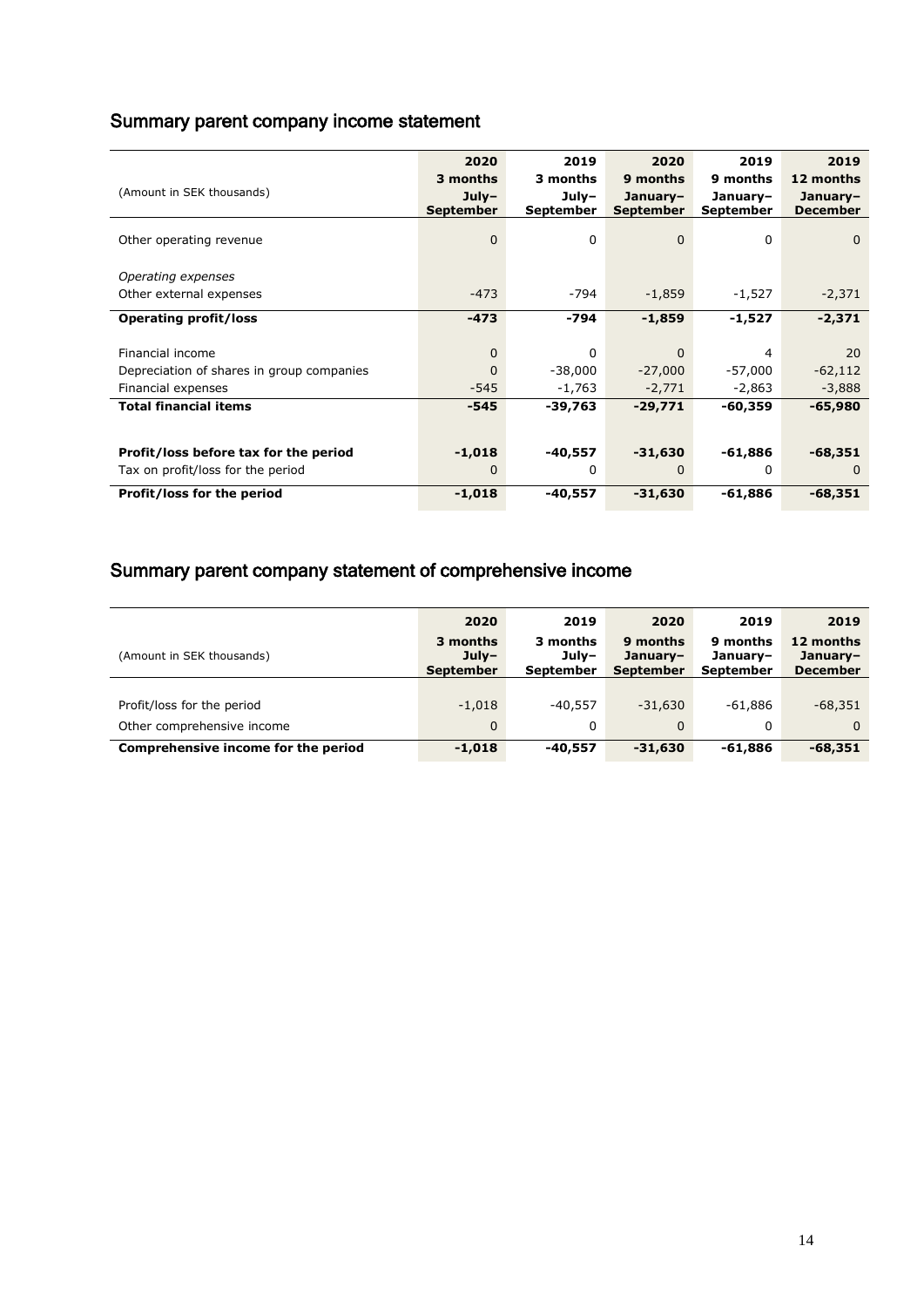## Summary parent company balance sheet

| (Amount in SEK thousands)                                               | 30/09/2020       | 30/09/2019     | 31/12/2019         |
|-------------------------------------------------------------------------|------------------|----------------|--------------------|
| <b>ASSETS</b>                                                           |                  |                |                    |
| Financial assets                                                        |                  |                |                    |
| Shares in group companies                                               | 47,803           | 48,022         | 53,703             |
| <b>Total fixed assets</b>                                               | 47,803           | 48,022         | 53,703             |
|                                                                         |                  |                |                    |
| Current assets                                                          |                  |                |                    |
| Prepaid expenses and accrued revenue                                    | 228              | 181            | 145                |
|                                                                         |                  |                |                    |
| Cash on hand                                                            | 20,022           | 4,833          | 10,064             |
| <b>Total current assets</b>                                             | 20,250           | 5,014          | 10,209             |
| <b>Total assets</b>                                                     | 68,053           | 53,036         | 63,912             |
| <b>EQUITY AND LIABILITIES</b>                                           |                  |                |                    |
|                                                                         |                  |                |                    |
| <b>EQUITY</b><br>NON-RESTRICTED EQUITY                                  |                  |                |                    |
| Share capital                                                           | 1,695            | 24,437         | 50,503             |
|                                                                         |                  |                |                    |
| NON-RESTRICTED EQUITY                                                   |                  |                |                    |
| Share premium reserve                                                   | 287,787          | 285,920        | 293,287            |
| Profit/loss carried forward                                             | $-197,151$       | $-218,189$     | $-218,189$         |
| Profit/loss for the period                                              | $-31,630$        | $-61,886$      | $-68,351$          |
| <b>Total equity</b>                                                     | 60,701           | 30,282         | 57,250             |
|                                                                         |                  |                |                    |
| LONG-TERM LIABILITIES<br>Convertible loans                              |                  |                |                    |
| <b>Total long-term liabilities</b>                                      | 0<br>$\mathbf 0$ | 5,563<br>5,563 | 5,662<br>5,662     |
|                                                                         |                  |                |                    |
| <b>CURRENT LIABILITIES</b>                                              |                  |                |                    |
| Loans payable                                                           | 0                | 16,183         | $\mathbf{0}$       |
| Convertible loans                                                       | 5,958            | 0              | $\Omega$           |
| Accounts payable                                                        | 302              | 107            | 335                |
| Liabilities to group companies                                          | 106              | 94             | 94                 |
| Other current liabilities                                               | 0<br>986         | 441<br>366     | $\mathbf 0$<br>571 |
| Accrued expenses and prepaid income<br><b>Total current liabilities</b> | 7,352            |                | 1,000              |
|                                                                         |                  | 17,191         |                    |
| <b>TOTAL EQUITY AND LIABILITIES</b>                                     | 68,053           | 53,036         | 63,912             |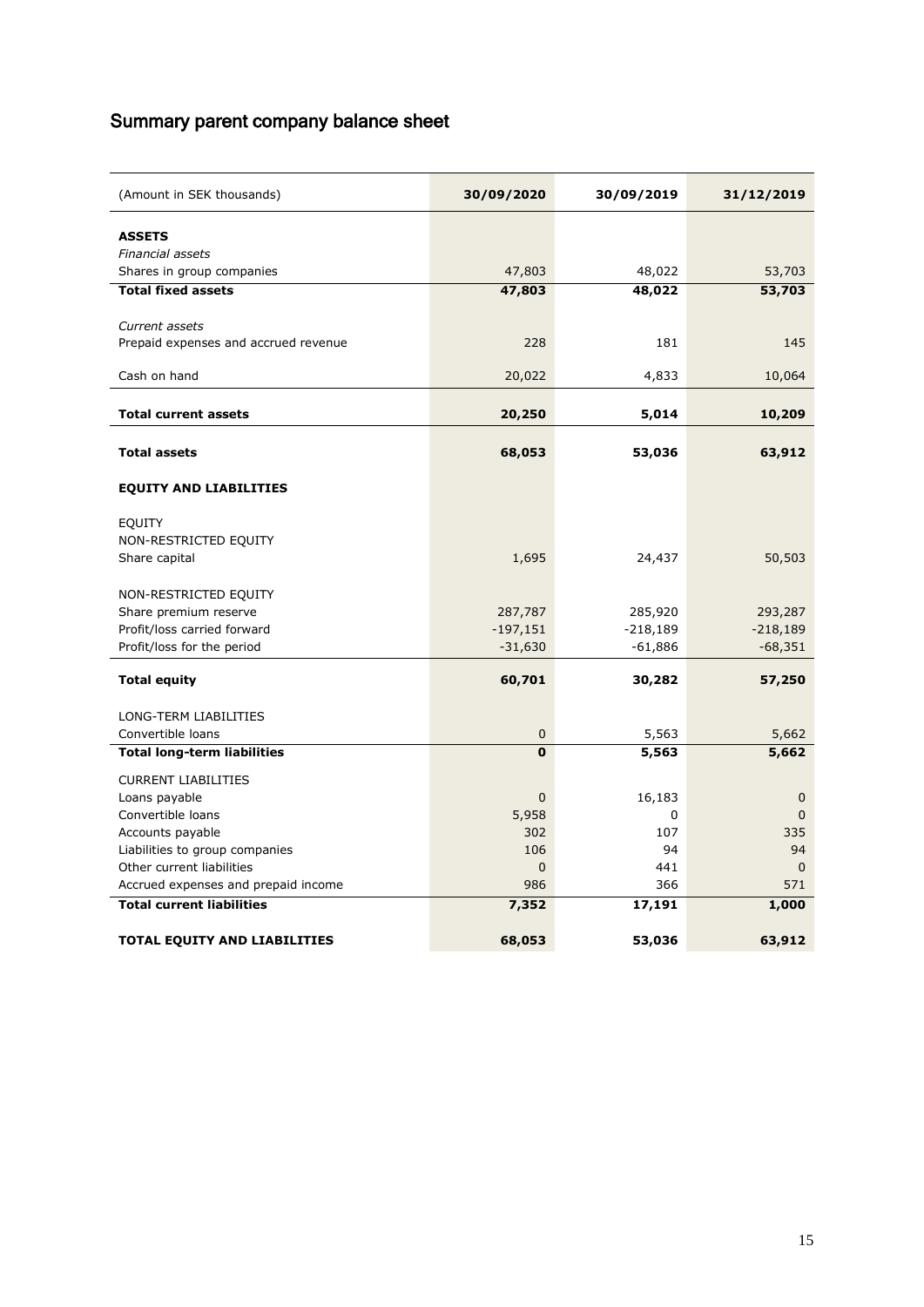The Board of Directors and the CEO certify that the interim report provides a fair overview of the parent company's and the group's operations, financial position and results, and describes the significant risks and uncertainties faced by the parent company and the companies included in the group.

Lund, 13 November 2020

Göran Janson<br>
Chairman of the Board<br>
CEO CO Chairman of the Board

Board Member

Michael Roig National School (Karolina Bjurehed Roard Member)<br>Board Member National School (Karolina Board Member)

Lars Novak **Arne Hansson** Board Member **Board Member** Board Member

Christian Rasmusson Board Member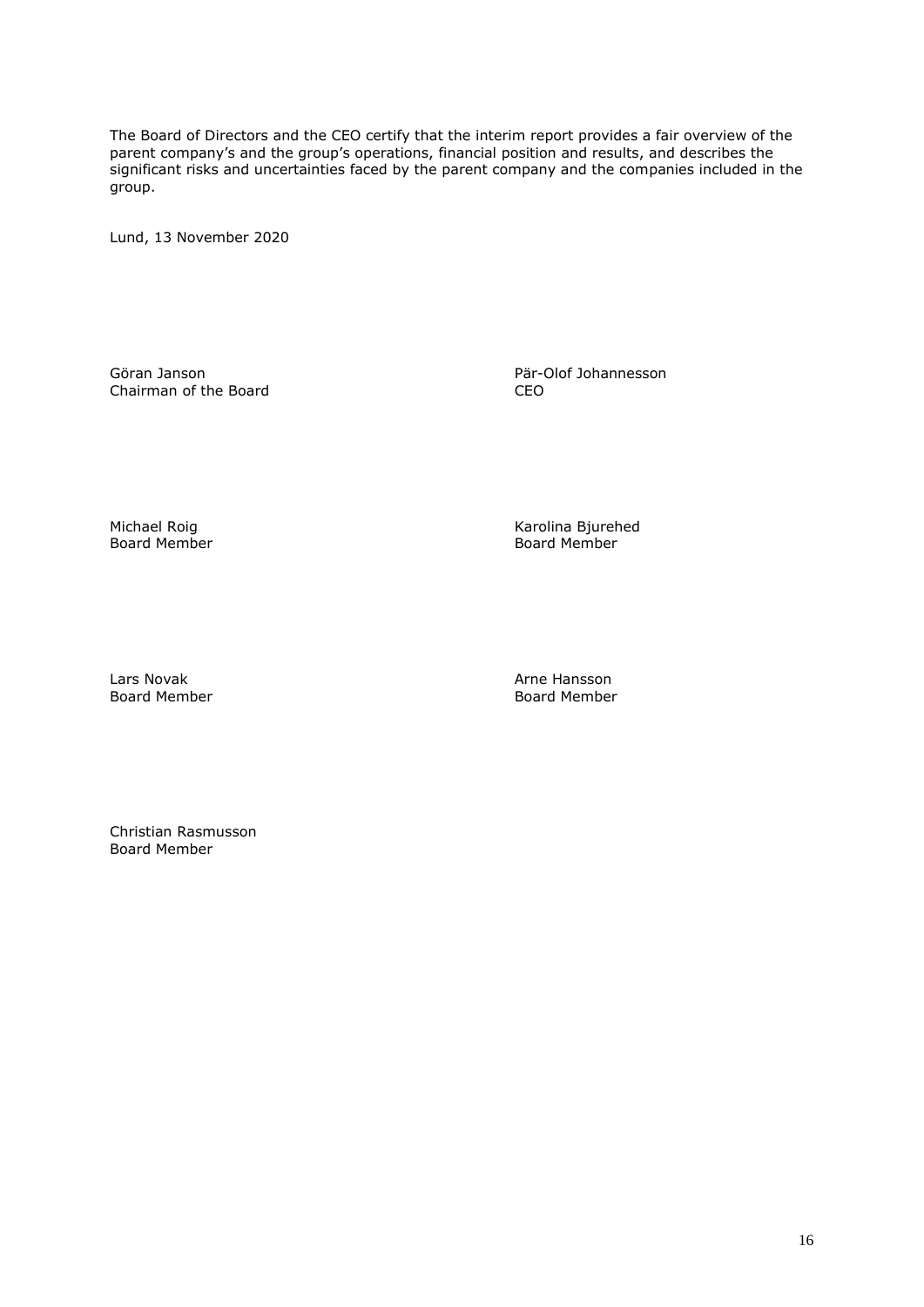## Review Report

#### **Introduction**

We have reviewed the interim report for Terranet Holding AB (publ) for the period January 1 -September 30, 2020. The Board of Directors and the President are responsible for the preparation and presentation of this interim report in accordance with IAS 34 and the Annual Accounts Act. Our responsibility is to express a conclusion on this interim report based on our review.

#### Scope of Review

We conducted our review in accordance with the International Standard on Review Engagements ISRE 2410, *Review of Interim Financial Information Performed by the Independent Auditor of the Entity*. A review consists of making inquiries, primarily of persons responsible for financial and accounting matters, and applying analytical and other review procedures. A review has a different focus and is substantially less in scope than an audit conducted in accordance with ISA and other generally accepted auditing practices. The procedures performed in a review do not enable us to obtain a level of assurance that would make us aware of all significant matters that might be identified in an audit. Therefore, the conclusion expressed based on a review does not give the same level of assurance as a conclusion expressed based on an audit.

#### Conclusion

Based on our review, nothing has come to our attention that causes us to believe that the interim report is not, in all material respects, in accordance with IAS 34 and the Annual Accounts Act.

Malmö, 13th November, 2020 Deloitte AB

Richard Peters Authorized Public Accountant